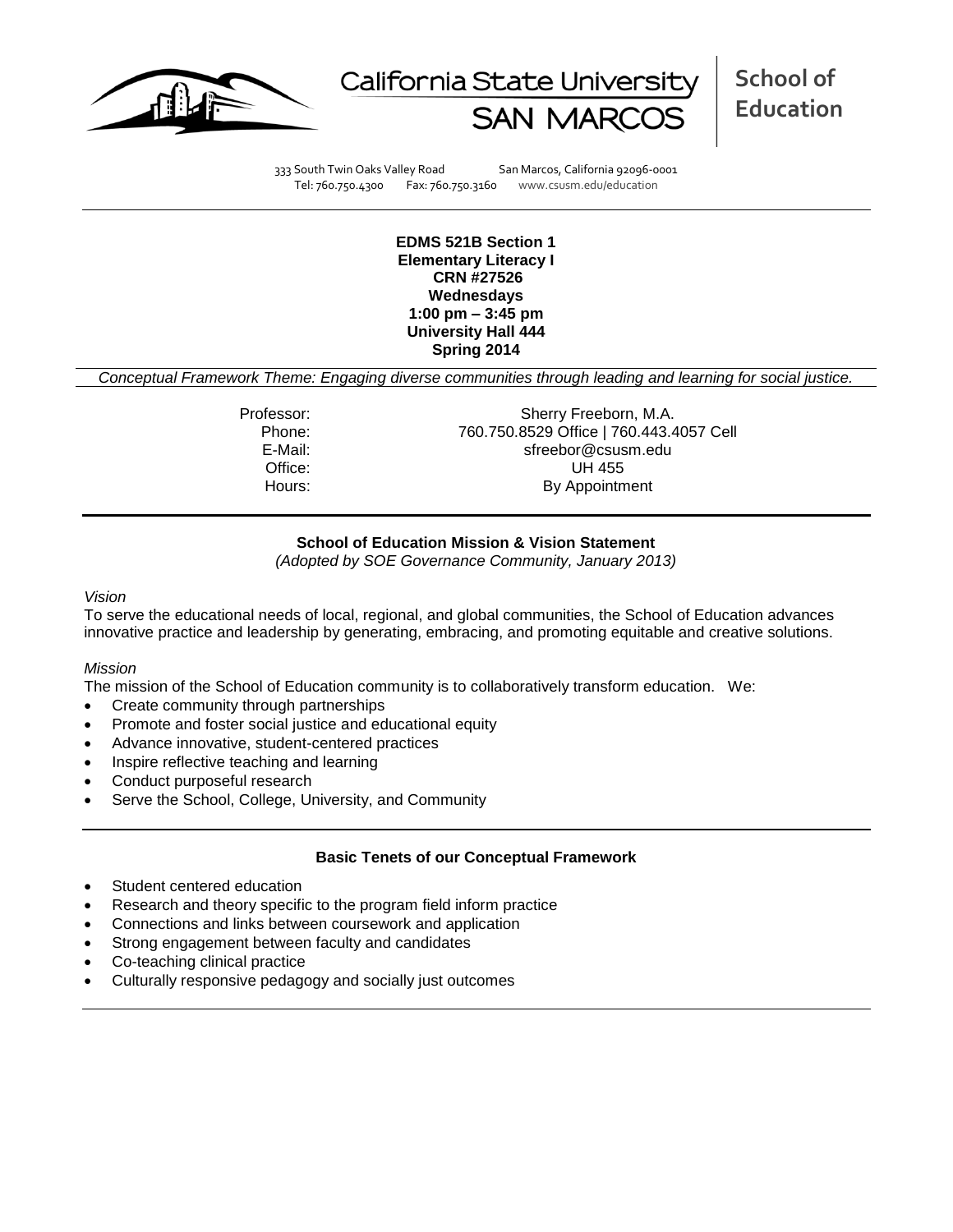# **COURSE DESCRIPTION**

The primary aim of this course is for students to develop an understanding of the theory, methodology, and assessment of English Language Arts and second language learning in integrated and inclusive elementary and middle school classrooms. *Enrollment restricted to students in the ICP.*

## **Course Prerequisites**

(For School of Education courses, admission to the program is considered a prerequisite. If any other courses are prerequisites or recommended sequencing is important, as in a sequence of successful completion of 511 prior to 512, please include. This should not differ from the catalog)

## **Course Objectives**

# *Knowledge* –

Teacher candidates will:

- Gain an understanding of how a first and second language is acquired.
- Gain an understanding of the reading process and its relationship to thought, language and learning and the knowledge of reading content including: word analysis, fluency, vocabulary- academic language- and background knowledge, reading comprehension, literary response and analysis.
- Gain understanding of how to learn to read and write in first and second languages.
- Become familiar with how to "deliver a comprehensive program of systematic, explicit instruction in reading, writing, listening, and speaking aligned to the state adopted English Language Arts Content Standards and the Reading/Language Arts Framework (2007).
- Become familiar with "multiple monitoring measures within the three basic types of assessments to determine students' progress towards state adopted content standards."
- Become familiar with "differentiated reading instruction and interventions to meet the needs of the *full range of learners (including struggling readers, students with special needs, English learners, speakers of non-standard English, and advanced learners)* who have varied reading levels and language backgrounds."

# *Skills* –

Teacher candidates will:

- Become sensitive observers of children's language using behaviors.
- "Demonstrate knowledge and ability to utilize multiple monitoring measures within the three basic types of assessments to determine students' progress towards state adopted content standards: entry level assessment for instructional planning, monitoring student progress, post test or summative assessment."
- "Be able to analyze and interpret results [of children's reading and writing behaviors] to plan effective and differentiated instruction and interventions."
- "Demonstrate knowledge of components of effective instructional delivery in reading, writing and listening and speaking."
- Develop the ability to select appropriate materials and instructional strategies to meet the individual needs of students and use "State Board of Education (SBE)-adopted core instructional materials for both instruction and intervention."
- Develop the ability to differentiate literacy instruction in order to provide Universal Access.
- Learn how to organize the classroom for teaching reading and writing to the *full range of learners (including struggling readers, students with special needs, English learners, speakers of non-standard English, and advanced learners)* who have varied reading levels and language backgrounds *Attitudes and Values* –

Teacher candidates will:

- Develop an appreciation for the natural language abilities children possess for processing and producing print.
- To appreciate the need and value of integrating reading writing into all curricular areas
- Affirm the importance of a rich environment for an effective language arts program.
- Develop a sensitivity to and appreciation for culturally and linguistically diverse learners.
- Develop a sensitivity to and appreciation for the importance of reading and writing for students' own personal and professional growth.
- Develop a respect for each student, his/her abilities and background and the student's right to instruction that meets his/her individual needs.

(2007). *Reading/ Language Arts Framework for California Public Schools*. California Department of Education, Sacramento.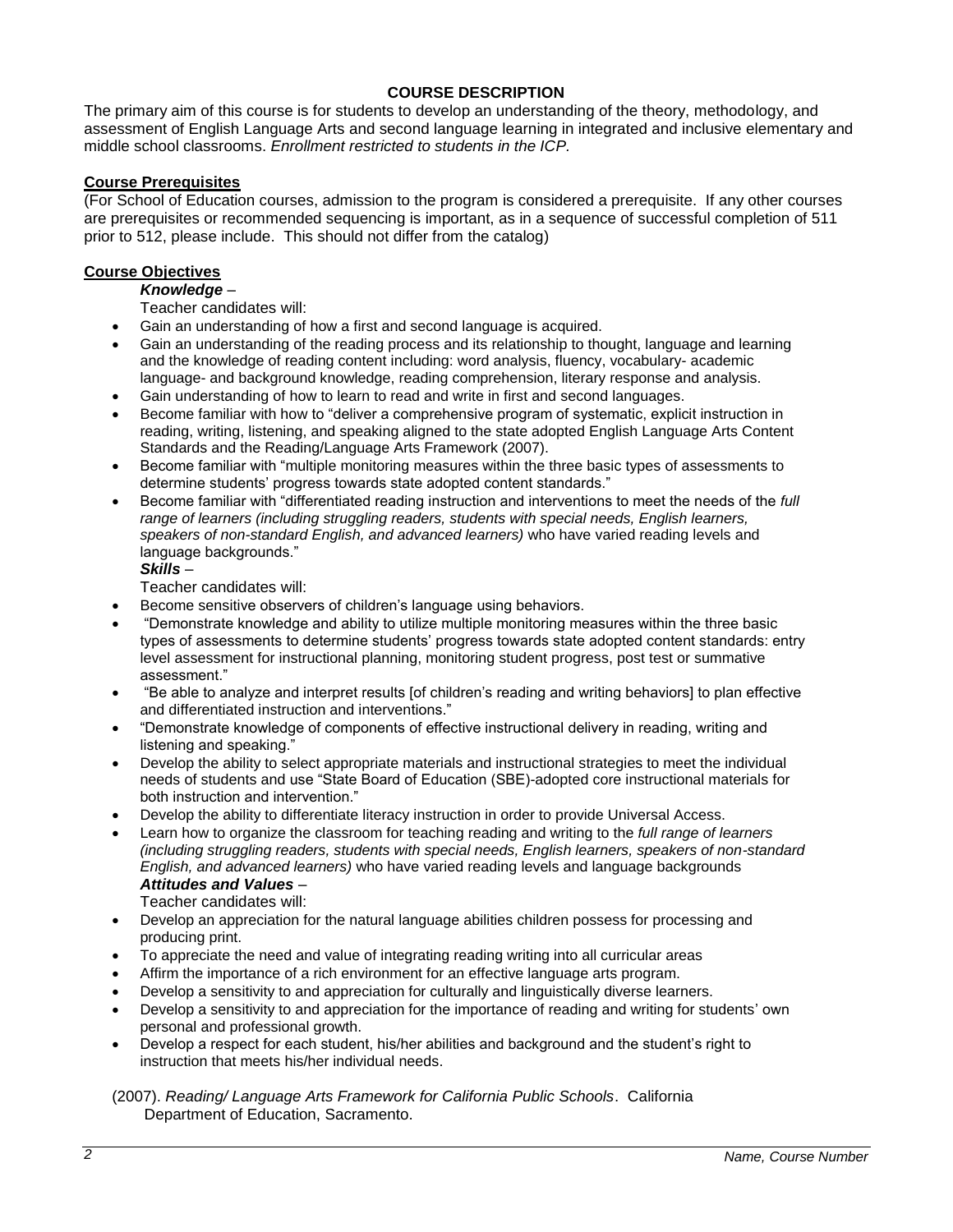#### **Authorization to Teach English Learners**

This credential program has been specifically designed to prepare teachers for the diversity of languages often encountered in California public school classrooms. The authorization to teach English learners is met through the infusion of content and experiences within the credential program, as well as additional coursework. Candidates successfully completing this program receive a credential with authorization to teach English learners. *(Approved by CCTC in SB 2042 Program Standards, August 02)*

## **Special Education**

Consistent with the intent to offer a seamless teaching credential in the College of Education, this course demonstrates the collaborative infusion of special education competencies reflecting inclusive educational practices.

#### **Technology**

This course infuses technology competencies to prepare candidates to use technology, emphasizing use in both teaching practice and student learning.

# **STUDENT LEARNING OUTCOMES**

## **California Teaching Commission Standards Alignment**

The course objectives, assignments, and assessments have been aligned with the CTC standards for Multiple Subjects Credential. You will incorporate artifacts from this class into your final comprehensive portfolio. The following are the primary emphasis of this course:

Standard 3-Relationship between theory and practice Standard 4-Pedagogical thought and reflective practice Standard 5-Equity, Diversity, & Access to the Core Curriculum Standard 7-Equity, Preparation to Teach Reading Language Arts

## **Standards Alignment**

The course objectives, assignments, and assessments have been aligned with the CTC standards for Multiple Subjects Credential. The following standards are a primary emphasis for this course:

3- Relationship between theory and practice

4-Pedagogical thought and reflective practice

5-Equity, Diversity & Access

7-A: Multiple Subject Reading, Writing, and Related Language Instruction in English

# **Teacher Performance Expectation (TPE) Competencies**

Teacher Performance Expectations are standards for student teachers. This course is designed to help teachers seeking the Multiple Subjects Credential to develop the skills, knowledge, and attitudes necessary to assist schools and districts implement effective programs for all students. The successful candidate will be able to merge theory and practice in order to realize a comprehensive and extensive educational program for all students.

# **California Teacher Performance Assessment (CalTPA)**

Beginning July 1, 2008 all California credential candidates must successfully complete a state-approved system of teacher performance assessment (TPA), to be embedded in the credential program of preparation. At CSUSM this assessment system is called the CalTPA or the TPA for short.

To assist your successful completion of the TPA, a series of informational seminars are offered over the course of the program. TPA related questions and logistical concerns are to be addressed during the seminars. Your attendance to TPA seminars will greatly contribute to your success on the assessment.

Additionally, SoE classes use common pedagogical language, lesson plans (lesson designs), and unit plans (unit designs) in order to support and ensure your success on the TPA and more importantly in your credential program.

The CalTPA Candidate Handbook, TPA seminar schedule, and other TPA support materials can be found on the SoE website: <http://www.csusm.edu/education/CalTPA/ProgramMaterialsTPA.html>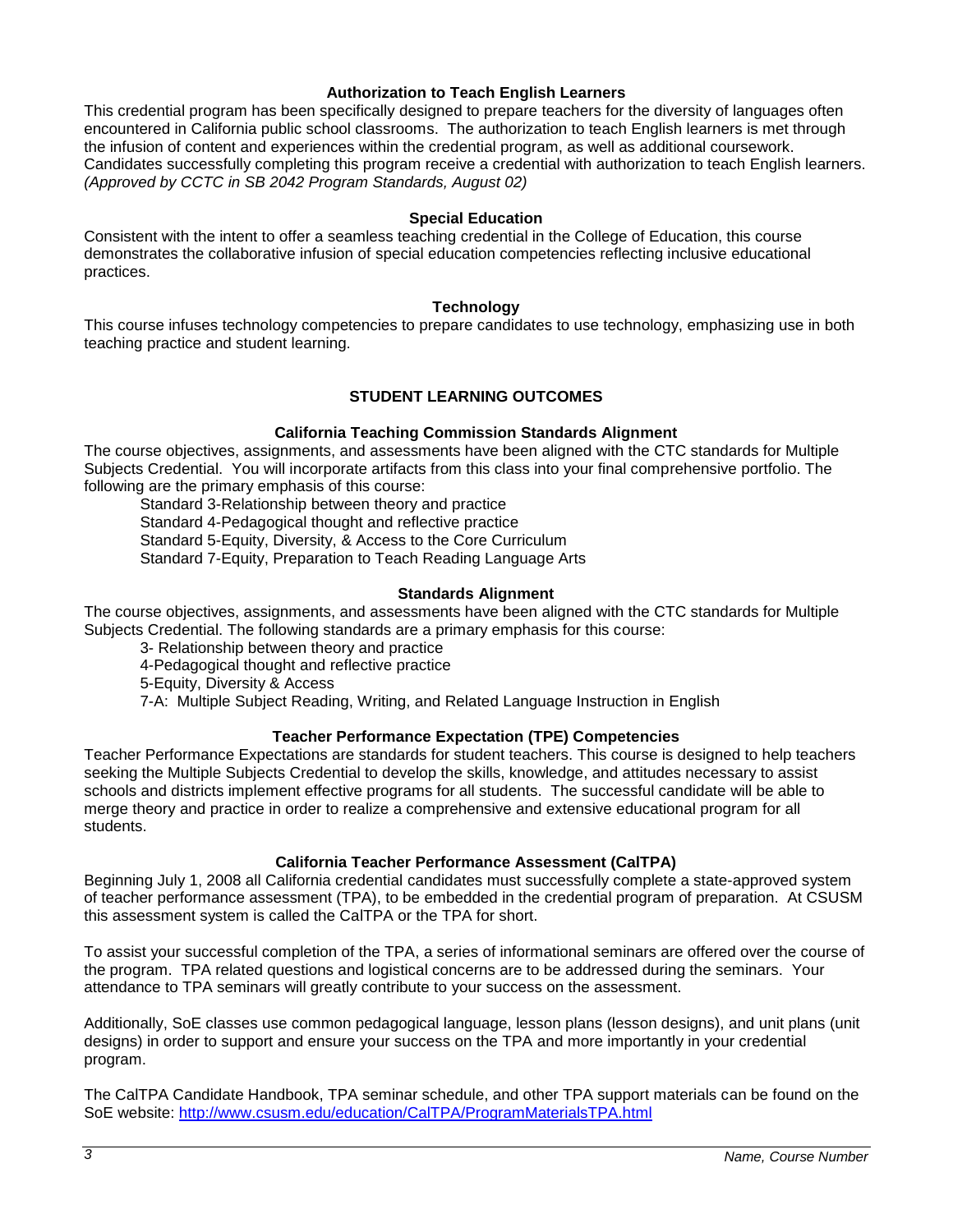## **GENERAL CONSIDERATIONS**

## **Students with Disabilities Requiring Reasonable Accommodations**

Candidates with disabilities who require reasonable accommodations must be approved for services by providing appropriate and recent documentation to the Office of Disable Student Services (DSS). This office is located in Craven Hall 4300, and can be contacted by phone at (760) 750-4905, or TTY (760) 750-4909. Candidates authorized by DSS to receive reasonable accommodations should meet with their instructor during office hours or, in order to ensure confidentiality, in a more private setting.

## **School of Education Attendance Policy**

Due to the dynamic and interactive nature of courses in the School of Education, all candidates are expected to attend all classes and participate actively. At a minimum, candidates must attend more than 80% of class time, or s/he may not receive a passing grade for the course at the discretion of the instructor. Individual instructors may adopt more stringent attendance requirements. Should the candidate have extenuating circumstances, s/he should contact the instructor as soon as possible. *(Adopted by the COE Governance Community, December, 1997).*

This course: Should a student have extenuating circumstances, s/he should contact the instructor as soon as possible. *Students missing more than two class sessions will not earn a passing grade*. Illness and emergencies are considered on a case-by-case basis. However, notifying the instructor does not excuse students from assignments nor the attendance policy.

## **All University Writing Requirement**

Writing requirements for this class will be met as described in the assignments. Every course at the university, including this one, must have a writing requirement of at least 2500 words.

## **CSUSM Academic Honesty Policy**

"Students will be expected to adhere to standards of academic honesty and integrity, as outlined in the Student Academic Honesty Policy. All written work and oral presentation assignments must be original work. All ideas/materials that are borrowed from other sources must have appropriate references to the original sources. Any quoted material should give credit to the source and be punctuated with quotation marks.

Students are responsible for honest completion of their work including examinations. There will be no tolerance for infractions. If you believe there has been an infraction by someone in the class, please bring it to the instructor's attention. The instructor reserves the right to discipline any student for academic dishonesty in accordance with the general rules and regulations of the university. Disciplinary action may include the lowering of grades and/or the assignment of a failing grade for an exam, assignment, or the class as a whole."

Incidents of Academic Dishonesty will be reported to the Dean of Students. Sanctions at the University level may include suspension or expulsion from the University.

#### **Plagiarism:**

As an educator, it is expected that each candidate will do his/her own work, and contribute equally to group projects and processes. Plagiarism or cheating is unacceptable under any circumstances. If you are in doubt about whether your work is paraphrased or plagiarized see the Plagiarism Prevention for Students website [http://library.csusm.edu/plagiarism/index.html.](http://library.csusm.edu/plagiarism/index.html) If there are questions about academic honesty, please consult the University catalog.

#### **Use of Technology**

Candidates are expected to demonstrate competency in the use of various forms of technology (i.e. word processing, electronic mail, Moodle, use of the Internet, and/or multimedia presentations). Specific requirements for course assignments with regard to technology are at the discretion of the instructor. Keep a digital copy of all assignments for use in your teaching portfolio. All assignments will be submitted online, and some will be submitted in hard copy as well. Details will be given in class.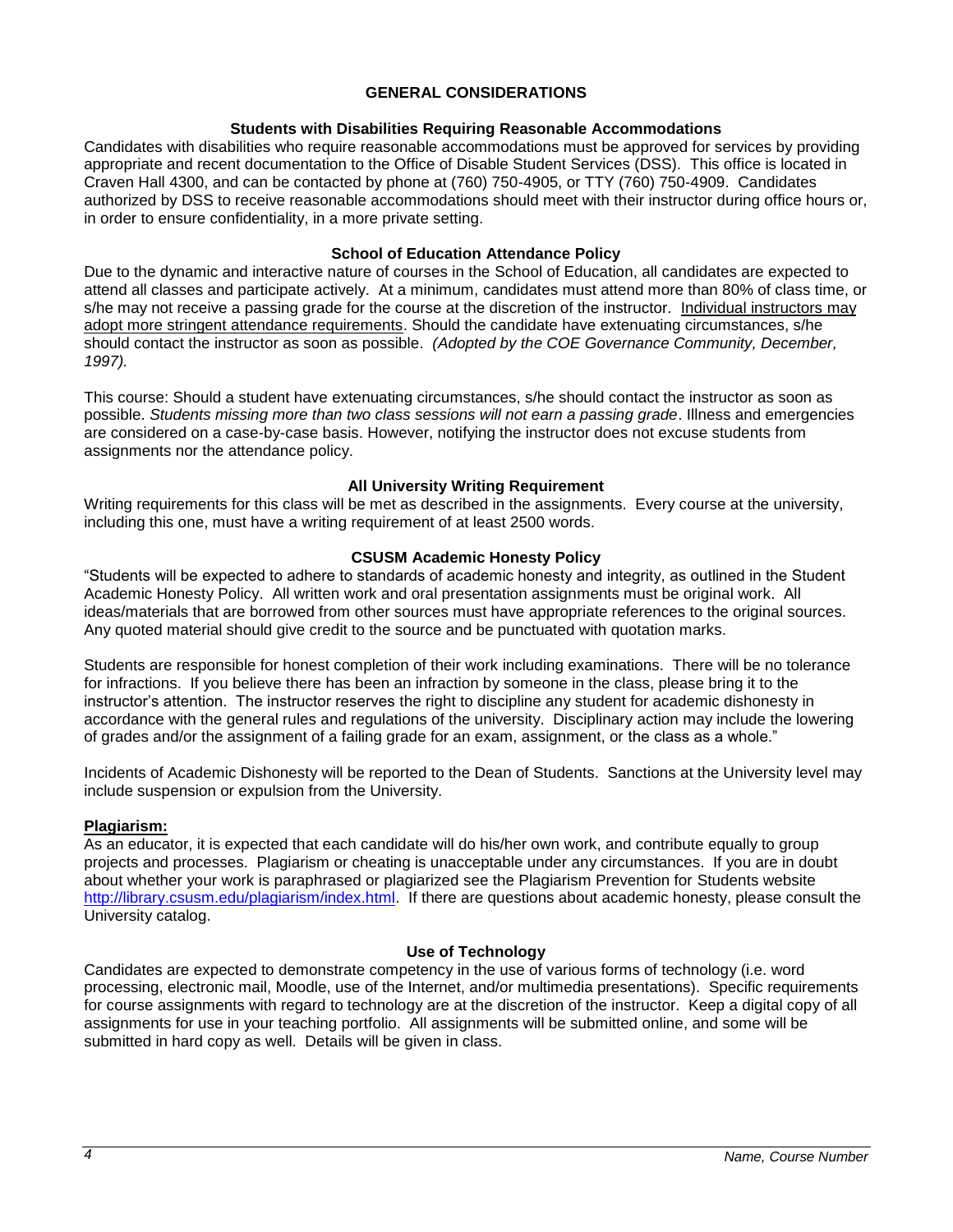#### **Electronic Communication Protocol**

Electronic correspondence is a part of your professional interactions. If you need to contact the instructor, e-mail is often the easiest way to do so. It is my intention to respond to all received e-mails in a timely manner. Please be reminded that e-mail and on-line discussions are a very specific form of communication, with their own nuances and etiquette. For instance, electronic messages sent in all upper case (or lower case) letters, major typos, or slang, often communicate more than the sender originally intended. With that said, please be mindful of all e-mail and on-line discussion messages you send to your colleagues, to faculty members in the School of Education, or to persons within the greater educational community. All electronic messages should be crafted with professionalism and care.

Things to consider:

- Would I say in person what this electronic message specifically says?
- How could this message be misconstrued?
- Does this message represent my highest self?
- Am I sending this electronic message to avoid a face-to-face conversation?

In addition, if there is ever a concern with an electronic message sent to you, please talk with the author in person in order to correct any confusion.

## **COURSE REQUIREMENTS**

## **Required Texts**

Gail Tompkins. (2010). *Literacy for the 21<sup>st</sup> Century: A Balanced Approach* (6<sup>th</sup> Edition)

Jerry L. Johns (any edition). *Basic Reading Inventory*

Andrew Clements. (1996). *Frindle*

James Zarrillo. *Ready for RICA: A Test Prep Guide*

#### **Grading Standards**

In order to earn a teaching credential from the state of California, you must maintain a B average (3.0 GPA) and cannot receive below a C+ in any course in your teacher education program.

|      |       | A | 93-100 | А-   | 90-92 |
|------|-------|---|--------|------|-------|
| B+   | 87-89 | в | 83-86  | В-   | 80-82 |
| $C+$ | 77-79 | C | 73-76  | $c-$ | 70-72 |

#### **Course Assignments**

Students are expected to demonstrate competency in the use of various forms of technology (i.e. word processing, electronic mail, Moodle, use of the Internet, and/or multimedia presentations). Specific requirements for course assignments with regard to technology are at the discretion of the instructor. Keep a digital copy of all assignments for use in your teaching portfolio. All assignments must be submitted in the appropriate location under "assignments" on the course Moodle page.

Proofread and edit word-processed assignments prior to submission. Hand-written work is not accepted. Assignments are written in Times, size 12 font, and are double-spaced. Ensure the text is error-free (grammar, spelling), and ideas are logically and concisely presented. All citations, where appropriate, use American Psychological Association (APA) format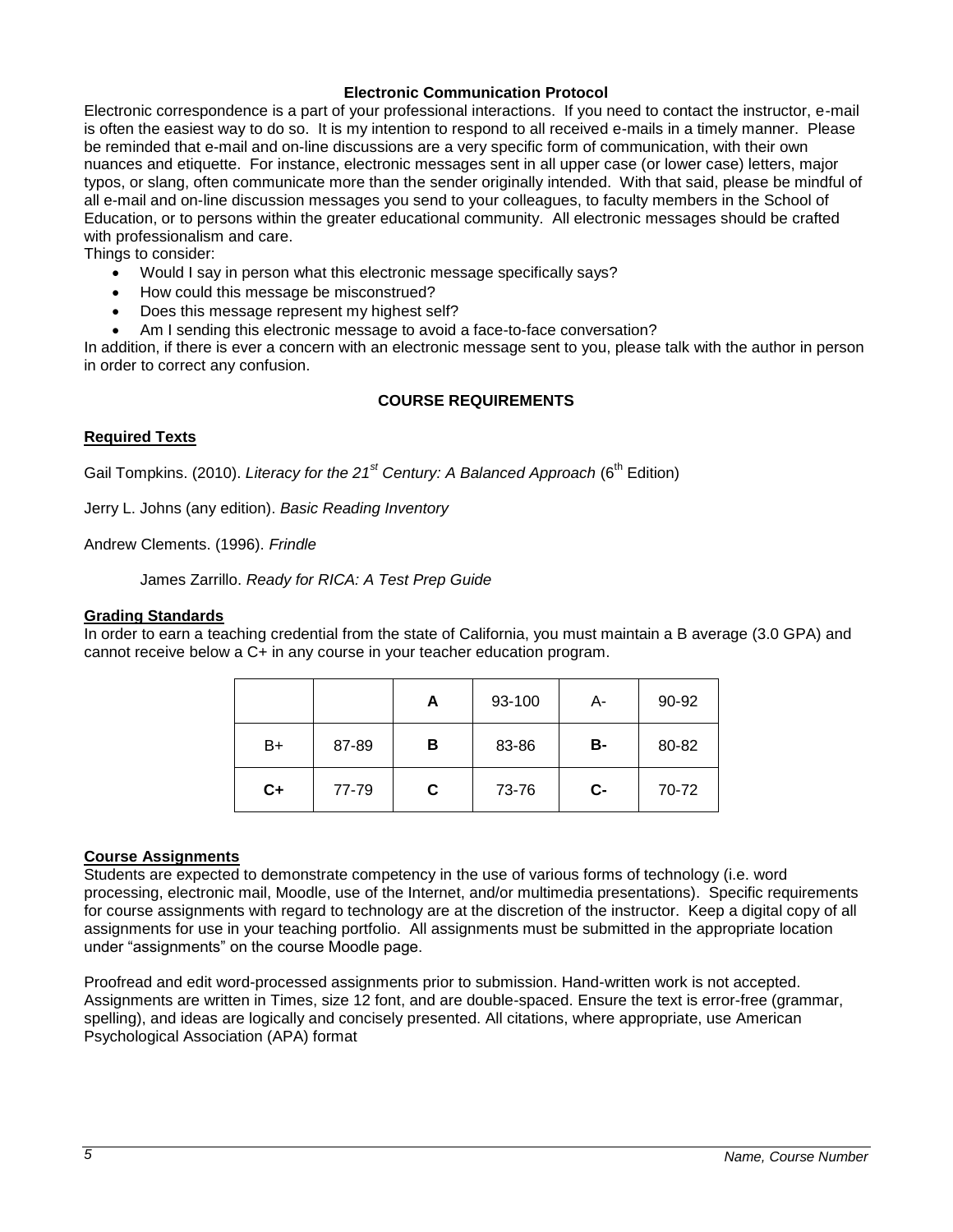| <b>Assignment</b>                               | <b>Points</b><br><b>Possible</b> |
|-------------------------------------------------|----------------------------------|
| Field Observations (4)                          | 24                               |
| Literacy Lesson Plans (3)                       | 21                               |
| <b>Investigating Literacy Assessments Table</b> | 15                               |
| Journal/Class Work/Literacy Responses           | 40                               |
| <b>Total Points</b>                             | 100                              |

# **Descriptions of Assignments**

# FIELD OBSERVATIONS

| <b>RICA DOMAINS COVERED</b>                                                     |  |  |  |
|---------------------------------------------------------------------------------|--|--|--|
| Embedded in each area: Assessment, Universal Access/Differentiated Instruction, |  |  |  |
| Oral Language and Writing                                                       |  |  |  |
| Domain 1: "Planning Reading Instruction based on Assessment"                    |  |  |  |
| Domain 2: "Word Analysis"                                                       |  |  |  |
| Domain 3: "Fluency"                                                             |  |  |  |
| Domain 4: "Vocabulary, Academic Language, and Background Knowledge"             |  |  |  |
| Domain 5: "Comprehension"                                                       |  |  |  |

You will conduct 4 observations of reading instruction. Observe a teacher while she/he is teaching a reading/language arts lesson and identify the RICA topic(s) being taught. Topics are described in the "Ready for RICA Study Guide" written by James Zarrillo and also on the RICA website.

Using the Field Observation form, write your observations on the left hand side of the Field Observation form. Write your reflections about what you learned from your observation on the right hand side of the form. Replicate the Field Observation form (below) on your computer. Completed forms should be no longer than 1 1/2 pages. To complete the forms, type them using size 12 Times New Roman font.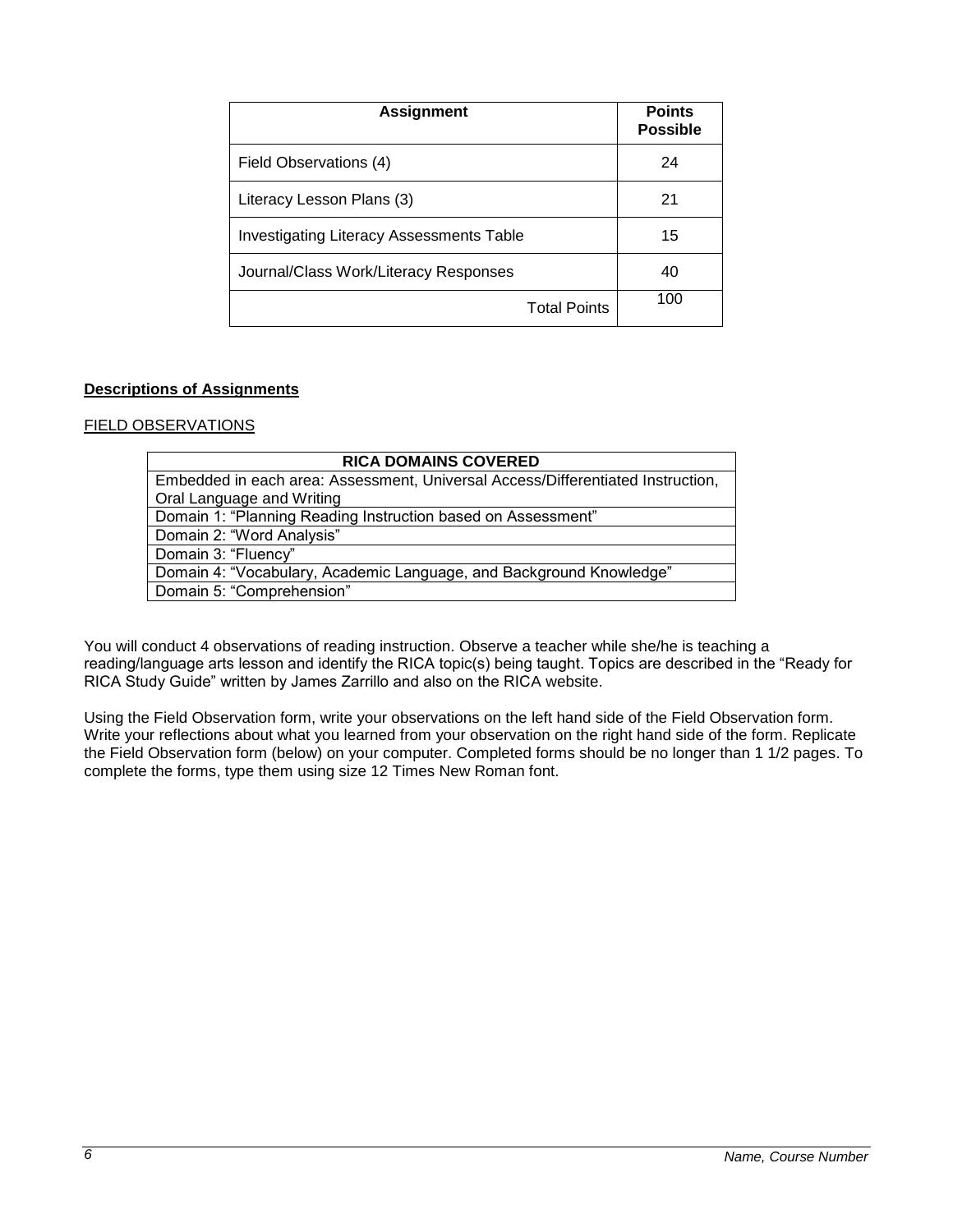| <b>Literacy Topic: Fluency/Reading Strategies</b> | Date: 10/1/2010                                                                  |
|---------------------------------------------------|----------------------------------------------------------------------------------|
| Rica Domain 3                                     |                                                                                  |
| <b>Grade Level: First Grade</b>                   | <b>Additional Descriptors:</b> All school assembly for the $1st$<br><b>grade</b> |
| <b>Activity:</b>                                  | <b>Reflective Notes to Myself</b>                                                |

#### The students were all seated criss-cross apple sauce on the floor in the multi-purpose room, while their teachers were seated in folding chairs along the side of the room. The teacher began the fluency assembly/lesson by asking the students if they wanted to be good readers. Every student raised their hand in response to her question. She then informed them that they would be reviewing the reading strategies they learned in kindergarten. She put her first PowerPoint slides on the big screen about predict and infer, and read it aloud to the students. She then asked the students to read the strategy name along with her. She then students a hand motion to go along with it. Her order of explained to the students that this is when they think about what a story may be about or what comes next in a story. Then she showed the students the hand motions that go along with predict and infer strategy. The students watched as she made a box with her hands as she said predict and infer. She then asked them to do it along with her three times. The next PowerPoint slide for Phonics and decoding was put on the screen and the teacher read it aloud to the students while performing the hand motion of raising her hand up to her ear like a telephone. She explained that students use this strategy by sounding out unfamiliar words when reading. Then she asked the students to repeat the strategy and hand motions back to her three times. After the students were finished, she put the next slide up with the modify and clarify strategy. She explained to the students that they use this strategy to find out more about a text when something is unfamiliar or challenging to them. She then showed the students how to do the hand motion of putting glasses up to your eyes with your hands. After the perform the new song and hand motions that they had just students had done the motion along with her, she asked them to repeat the strategy three times, saying it out loud and performing the motion. Next, the teacher moved on to the strategy: summarize. She read the strategy out loud and explained to the students that this is when they can tell the beginning, middle and end of a story they have read. She then performed the hand motions of opening her fingers and raising up her hands while saying summarize and then putting her hands from left to right while saying beginning, middle, end. The students did the motion and song along with her and then she asked them to repeat it back three times. She then moved on to the final strategy of evaluate and explained to the students that this is when they decide whether or not they like a text. She performed the motion for them of thumbs up, then thumbs down, explaining what each represented. She had the students perform the motion along with her while they all sang, "evaluate, evaluate." Then the students repeated the motion and song back to her three times. To conclude the fluency assembly/lesson the teacher asked all the students to stand up and perform the motions for each strategy while singing the song together. All the other teachers were asked to join in as well.

enjoyed sitting in on this assembly and felt that I learned a lot along with the students. The facilitating teacher did a fantastic job. She was both informative and entertaining. I liked her use of song and hand motions as a strategy for the students to remember what they were learning about fluency. I left my observation singing the catchy tunes to myself throughout the day and knew that many of the students would be doing the same thing. I also liked how this teacher presented a strategy, provided an explanation, gave an example and then taught the presenting helped to scaffold the information and aid comprehension. By having the students perform the song and motions back to her three times after each strategy, she was checking to make sure that each student understood that strategy before moving on to the next strategy. I also liked how she began the assembly by asking the students if they wanted to be good readers. In this manner she was grabbing the students attention and getting them exciting about learning. This is key to keeping the students focused on you and what you are teaching, plus applies what they are about to learn to their real lives. This was a fun and inventive way to present young students with the important strategies necessary to reach fluency in reading. I had never thought before about how I could make something as mundane as comprehension strategies fun for students by creating hand motions and song. This teacher ended the lesson well by reviewing all the material by having the students learned. This is a way to assess the students understanding as well as see whether or not they can remember all of the many strategies they just learned. Having all the other classroom teachers present is beneficial because they will be able to use the songs and motions presented, to teach and review in their own classrooms. Many students will need further review to commit these strategies to memory and the classroom teachers will be responsible for that. Overall I learned several good teaching strategies that I can keep in mind for my future students.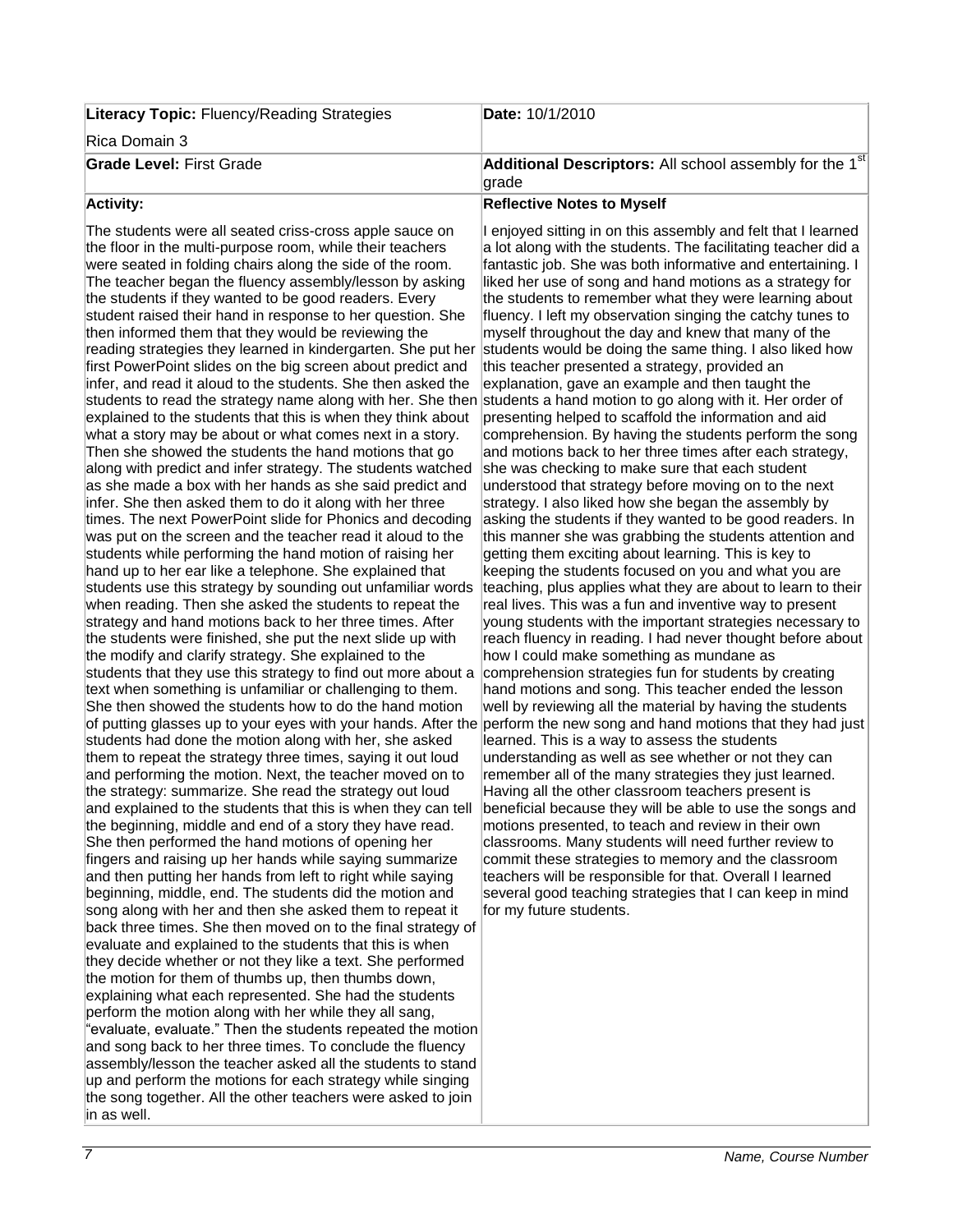## INVESTIGATING LITERACY ASSESSMENTS TABLE

This assignment is designed to familiarize students with the different purposes of a variety of literacy assessments, in particular the literacy assessments that students use to conduct a literacy case study. In addition, this assignment will help students become familiar with listening to children read and with analyzing their reading through a running record. In class, students will explore and become familiar with how each assessment is administered, the distinct kind of information each provides, and their uses at various times during the instructional cycle as entry-level, progress-monitoring and summative assessments.

Students complete an Assessment Table (the template is posted on course moodle site) to describe each assessment in terms of the following characteristics: what it is supposed to measure, who it assesses, how it is scored and administered, who is tested, and when it is best used. Students are encouraged to keep this table for use during the second literacy course.

| Assessment I | What it<br>Measures | How to<br>Score | How to<br>Administer | To Whom | When to<br>Use |
|--------------|---------------------|-----------------|----------------------|---------|----------------|
|              |                     |                 |                      |         |                |
|              |                     |                 |                      |         |                |

## **Assessment Table for Investigating Literacy Assessments**

## LITERACY LESSON PLAN ACTIVITIES

 Students complete a variety of in-class and outside class activities to develop lesson plans for teaching reading. The literacy lesson plan activities will focus on the development of fluent reading as well as reading comprehension. Lesson plans activities will involve the use of literature that is appropriate for children in kindergarten through second grade. The activities are designed so that students learn the purpose of various components of reading lessons, how to create the lesson components, and how to be effective in implementation of their plans. This will be a joint assignment with EDMS 511B.

#### JOURNAL/CLASS WORK

 Students submit 4 Literacy Responses. Each response is based on a prompt that provides instructions to the students about what to do. The prompts will occasionally include a quiz about the readings and core content of the course. All of the prompts require a structured response to a reading, an exhibit and/or a performance. The instructions for each will be provided in class.

 Students will keep a journal of responses to the assigned readings which will be submitted at the beginning of each class session and assessed at the end of the semester.

Students will participate in and contribute to a variety of activities and projects for which they will receive credit.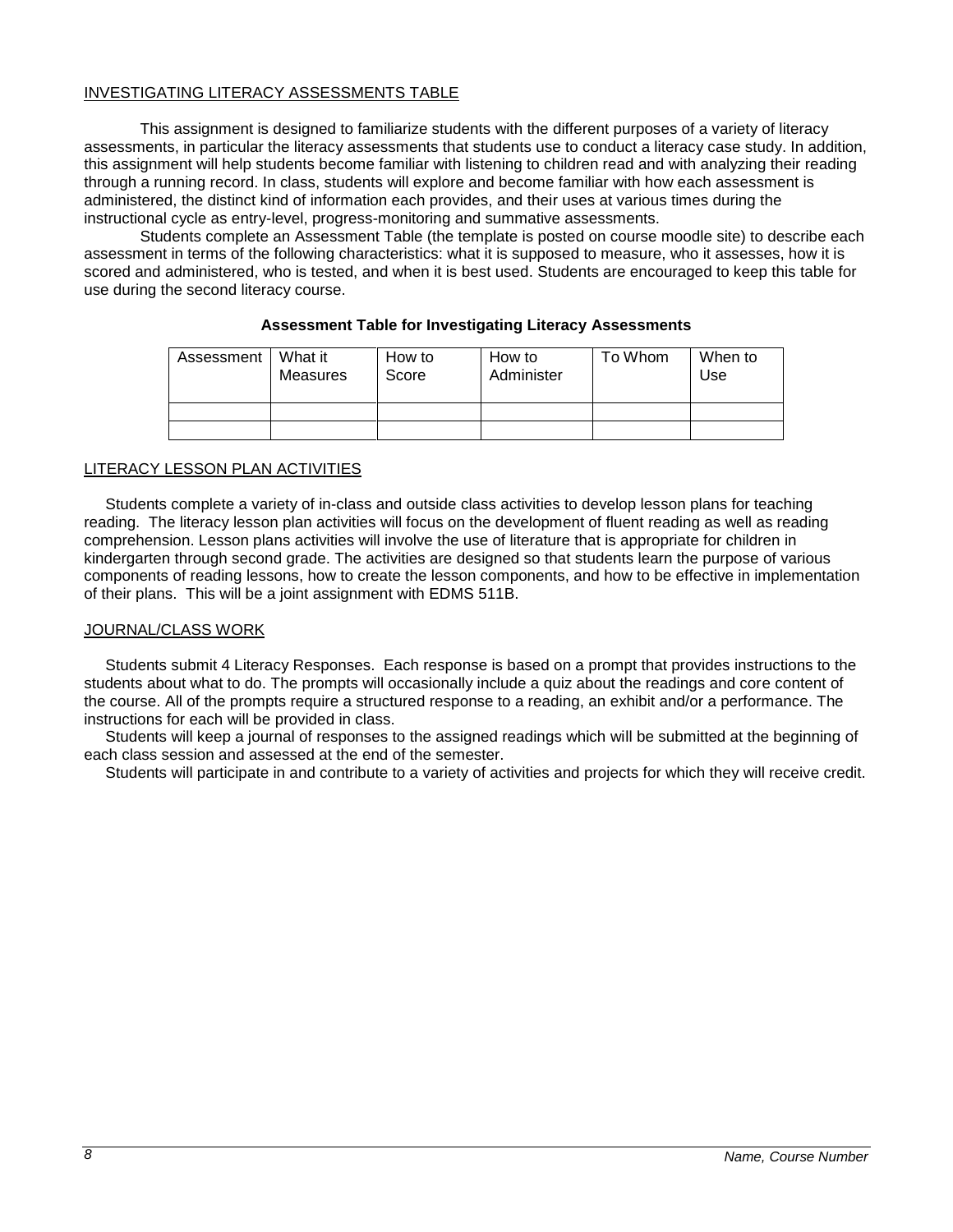# **COURSE SCHEDULE**

# **EDMS 521B, Spring 2014**

#### **The instructor reserves the right to modify the schedule and assignments.**

Differentiation and comprehension strategies will be woven into every class session.

| <b>Date</b>                     | <b>Topic</b>                                                                                                              | <b>Responsibilities</b>                                                                                                                          |
|---------------------------------|---------------------------------------------------------------------------------------------------------------------------|--------------------------------------------------------------------------------------------------------------------------------------------------|
| Session 1<br>January 22         | Overview of course; building community<br>What is language? What is literacy?                                             | Get: Course textbooks by session 2                                                                                                               |
| <b>Session 2</b><br>January 29  | Processes of literacy and cueing systems<br><b>RICA Domains</b><br>Observation in class<br>www.learner.org reading lesson | Tompkins, Chapter 4<br>Zarrillo, vii-x; xiii<br>Due: Journal Quiz<br>Bring field observation form to<br>class                                    |
| <b>Session 3</b><br>February 5  | Principles of effective teaching of reading                                                                               | Tompkins, Chapter 1 & pages 42-43,<br>page 261, page 363<br>Johns, Section One Overview, 4-15<br>$(8th$ editions)                                |
| <b>Session 4</b><br>February 12 | Reading comprehension for emergent and<br>beginning readers: story structure                                              | Tompkins, Chapter 9<br>Johns, Section Two, Administration<br>and Scoring Procedures, 19-41<br>$(8th$ edition)<br>Bring assessment table to class |
| <b>Session 5</b><br>February 19 | Writing Center Presentation, Virginia Hansen<br>Curriculum Room; Bloom's Taxonomy                                         | Allington, Chapters 1 and 2<br>(Cougar Courses)                                                                                                  |
| Session 6<br>February 26        | Word Analysis: phonics, working with words,<br>spelling                                                                   | Event:<br>Read Across America (March 2)<br>www.nea.org/readacrossamerica<br>Due: Lesson Structure                                                |
| <b>Session 7</b><br>March 5     | Literacy assessment, phonics instruction and<br>assessment, basal readers                                                 | Tompkins, Chapter 5 & re-read pages<br>12 - 15, pages 324-332<br><b>Due: Phonics Journal</b><br>Bring assessment table to class                  |
| <b>Session 8</b><br>March 12    | Fluency                                                                                                                   | Tompkins, Chapter 6                                                                                                                              |